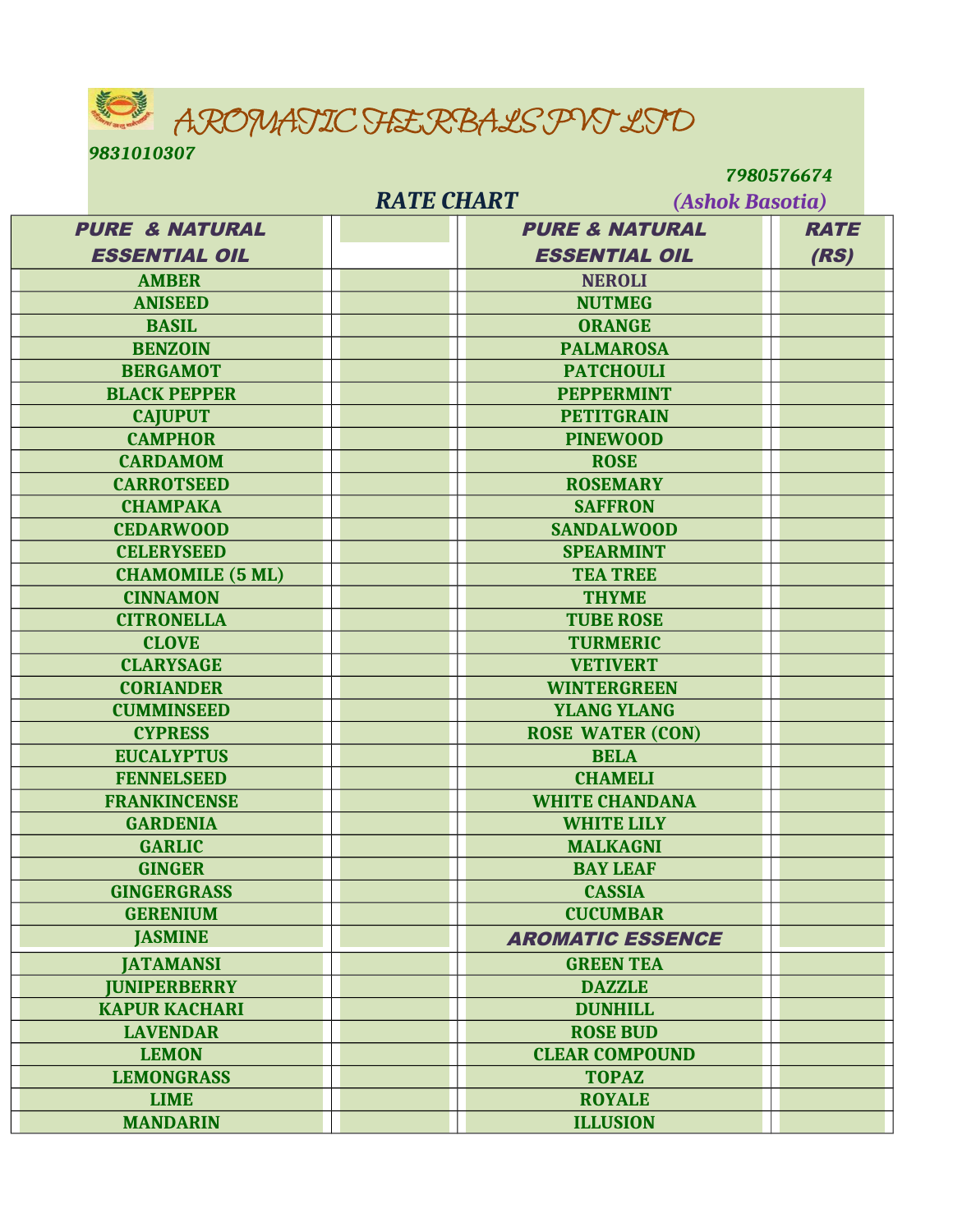| <b>MARIORAM</b>   | <b>VANILLA</b>     |  |
|-------------------|--------------------|--|
| <b>MYRRH</b>      | <b>STRAWBERRY</b>  |  |
| <b>NAGARMOTHA</b> | <b>GREEN APPLE</b> |  |

| <b>PURE &amp; NATURAL</b>         | <b>RATE</b> | <b>PURE &amp; NATURAL</b>    | <b>RATE</b> |
|-----------------------------------|-------------|------------------------------|-------------|
| <b>CARRIER OIL</b>                | (RS)        | <b>CARRIER OIL</b>           | (RS)        |
| ALMOND OIL (100 ML)               |             | <b>HAZELNUT OIL (100 ML)</b> |             |
| <b>APRICOT (100 ML)</b>           |             | <b>JOJOBA OIL (50 ML)</b>    |             |
| <b>ARACHIS OIL (100 ML)</b>       |             | PEACHNUT OIL (100 ML)        |             |
| <b>AVOCADO OIL (100 ML)</b>       |             | <b>POMOGRANATE OIL</b>       |             |
| <b>ARGAN OIL (50 ML)</b>          |             | <b>NEEM OIL (50 ML)</b>      |             |
| <b>CARROTSEED OIL (50 ML)</b>     |             | <b>SESAME OIL(1 LIT)</b>     |             |
| <b>CASTOR OIL (500 ML)</b>        |             | SOYA OIL (1 LIT)             |             |
| <b>CHAWL MOGRA OIL (100 ML)</b>   |             | <b>WHEATGERM OIL (50 ML)</b> |             |
| <b>COCONUT OIL (1 LIT)</b>        |             | <b>WALNUT OIL (100 ML)</b>   |             |
| <b>COTTONSEED OIL (100 ML)</b>    |             | <b>GRAPESEED OIL (100ML)</b> |             |
| <b>EVENING PRIME ROSE (50 ML)</b> |             | <b>OLIVE OIL (1 LIT)</b>     |             |

## HERBAL EXTRACTS

| <b>NAME OF PRODUCT</b>   | <b>WATER SOLUBLE</b> | <b>OIL SOLUBLE</b> | <b>HERBS</b> |
|--------------------------|----------------------|--------------------|--------------|
|                          | (50 ML)              | (50ML)             | $(100$ GMS)  |
| <b>AMLA</b>              |                      |                    |              |
| <b>ASHWAGANDHA</b>       |                      |                    |              |
| <b>ARJUN CHHAL</b>       |                      |                    |              |
| <b>BHRINGRAJ</b>         |                      |                    |              |
| <b>BANYAN</b>            |                      |                    |              |
| <b>BRAHMI</b>            |                      |                    |              |
| <b>DARU HARIDRA</b>      |                      |                    |              |
| <b>DHURBA</b>            |                      |                    |              |
| <b>HARIDRA</b>           |                      |                    |              |
| <b>HARITAKI</b>          |                      |                    |              |
| <b>JAVA</b>              |                      |                    |              |
| <b>KASTURI HALDI</b>     |                      |                    |              |
| <b>KESAR (SAFFRON)</b>   |                      |                    |              |
| <b>KAMAL/PADDA KASTA</b> |                      |                    |              |
| <b>LEMON</b>             |                      |                    |              |
| <b>MANGO LEAF</b>        |                      |                    |              |
| <b>MANJISTHA</b>         |                      |                    |              |
| <b>MULETHI</b>           |                      |                    |              |
| <b>METHI</b>             |                      |                    |              |
| <b>NAGKESAR</b>          |                      |                    |              |
| <b>NISHINDHA</b>         |                      |                    |              |
| <b>NEEM</b>              |                      |                    |              |